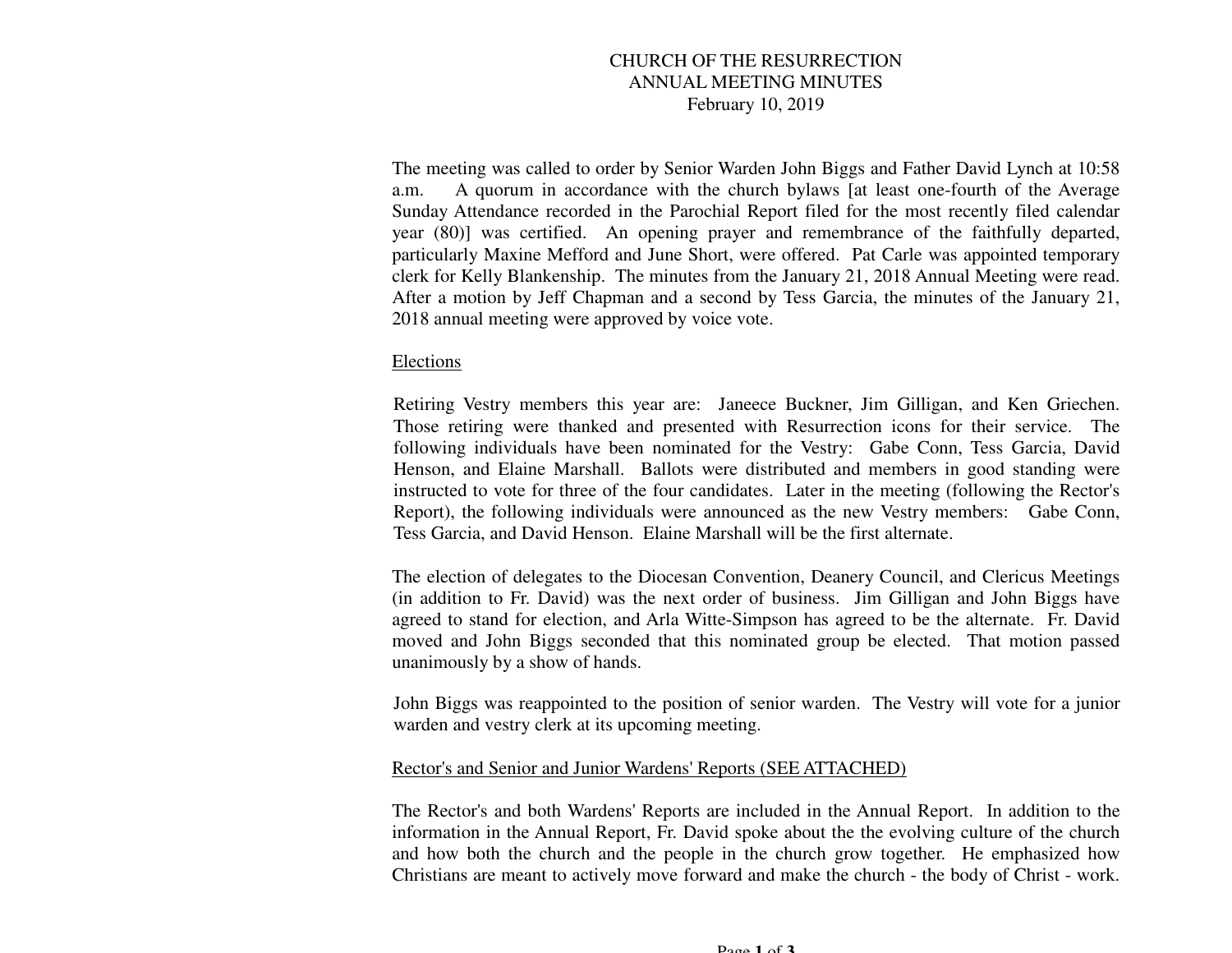Spiritual growth and the church's role in personal spiritual practices are areas identified in the Mutual Ministry Review (MMR), completed in 2018 by the Vestry, that require our continued attention.

Les Woodward indicated that the Junior Warden's report is contained in the annual report booklet.

Senior Warden John Biggs thanked individuals for their continuing support and highlighted some unexpected challenges in 2018. The loss of two air conditioner condensers was followed by the immediate need for a replacement organ; the congregation was able to handle these surprises without major issues. The narthex expansion and lift installation are still being considered. The senior warden indicated that he would be recommending to the Vestry that existing restricted funds be used to replace the undercroft ceiling tiles to reduce reverberations and improve the sound quality in the room. The MMR goals, which are outlined in the Annual Report, were briefly discussed.

## Ministry/Committee Reports (SEE ATTACHED)

The reports in the Annual Report stand on their own, but the Altar Guild and the Gardening Angels ministries were accidentally left out of the printed report. Gabe Conn reported that both ministries are functioning well, but that a few more volunteers to help in the gardens would be appreciated. The Altar Guild and Gardening Angels write-ups will be presented on the church website in the Annual Report.

# Stewardship Report (SEE ATTACHED)

Treasurer Jim Gilligan reported that stewardship efforts for 2019 reflect 49 pledges averaging about \$3,100. There were 5 new pledges but 5 dropped pledges. The 2019 pledges total \$151,416, an increase from 2018.

# 2018 Financial Statements and 2019 Budget (SEE ATTACHED)

The treasurer briefly went through the 2018 financial statements. Cashflow in 2018 reflects a shortfall of \$3,817, but expenses include the unexpected replacement of one air conditioner condenser (the second condenser was paid out of restricted funds). The proposed 2019 budget reflects an apportionment to the Diocese of \$15,878 (10 percent of 2018 revenues) and a \$5,000 raise in the rector's stipend and housing. Although the organ fund had a balance of \$17,852 at year-end, the final payment on the new organ was made in January 2019. \$4,407 was borrowed from other funds to make this payment, but unpaid organ fund pledges of \$6,086 remain; once